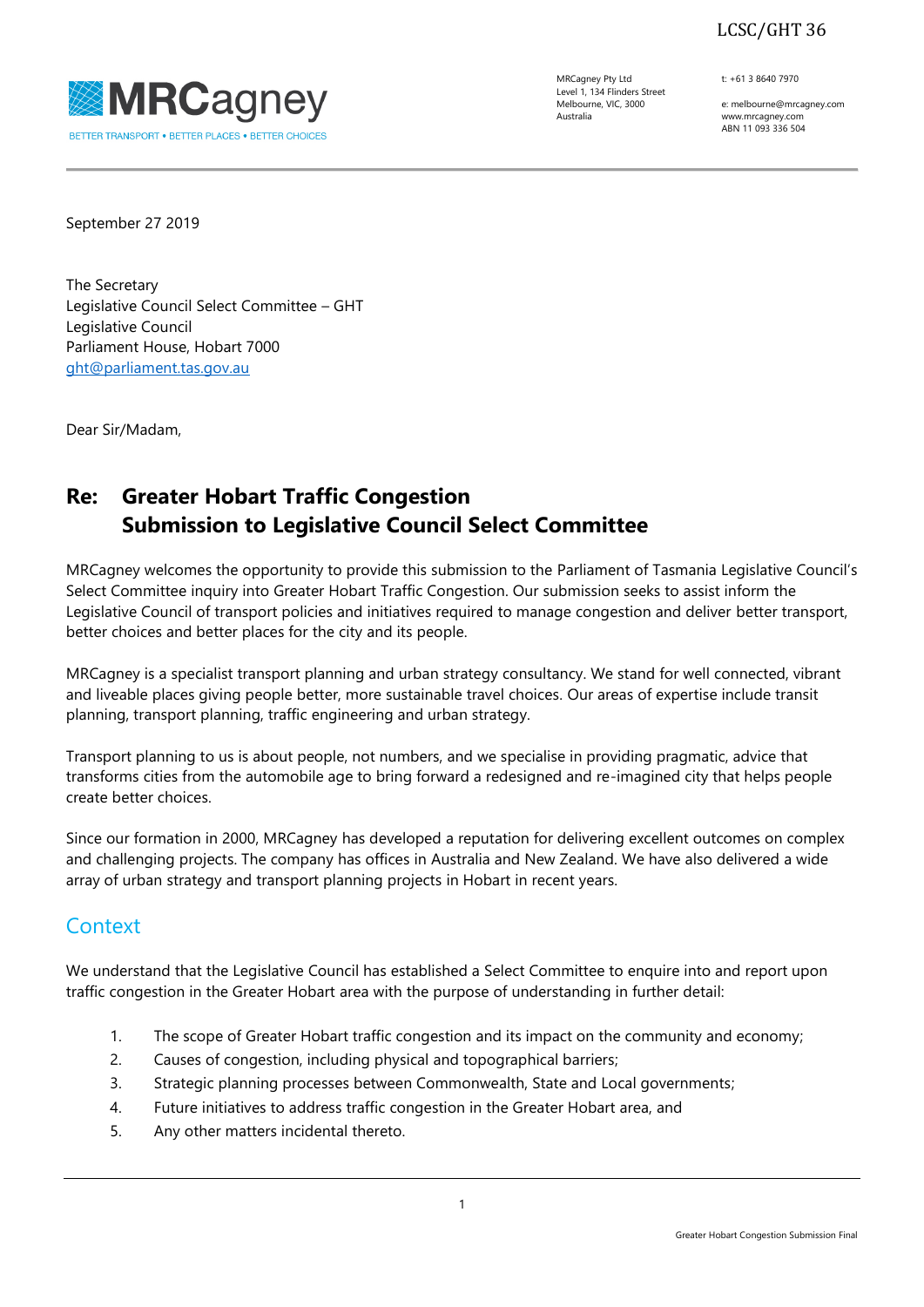It has been widely reported that traffic congestion in Australian cities has been worsening over several decades and is now considered one of the greatest challenges affecting the productivity and liveability of cities. The Bureau of Infrastructure, Transport and Regional Economics (BITRE) estimates that traffic congestion will cost the Australian economy approximately \$27.7 and \$37.3 billion by 2030<sup>1</sup> and the report by the Australian Automobile Association<sup>2</sup> highlighted travel speeds are reducing while speed variability is increasing.

In Hobart car travel has been the predominant mode of transport, allowing easy and convenient movement, connecting people to and from jobs and services across the metropolitan area. Despite efforts to stem traffic congestion in the city, 83% of all journeys to work<sup>3</sup> are still made by car, a higher proportion than any other Australian capital. Compounding this issue is the reduction in car occupancy, with the 2011 census data indicating car occupancy across Australian cities, for the journey to work trip now down as low as approximately 1.09 persons per vehicle, on average. Until recently, Hobart's road-based transport system has had the available capacity to adequately carry the level of demand. However, with population growth and the continuation of traffic congestion has recently emerged as a new challenge, unfamiliar the city.

Planning for future growth that maintains Hobart's liveability requires well-considered, integrated and sustainable transport solutions. Transport is one of the most important considerations for a growing city like Hobart and is critical to the city's long-term prosperity and liveability.

Within this context the need for an inquiry is understandable. However, transport is a derived demand and congestion should be view as a travel demand measure which needs to be managed. Accordingly, we caution against adoption of an approach of only providing more road capacity in order to '*reduce congestion'.*

Our view is that seeking to address congestion by simply building more road capacity is like loosening your belt to address obesity. The approach is unsustainable and unaffordable and fails to recognise underlying factors influencing travel including poor land use planning, lack of investment in alternate mode choice and the socialisation of the cost of parking which distorts travel cost and hence travel choice. Further, research has shown capacity improvements only reduce congestion for 7, possibly 10 years, before the adverse impacts re-emerge.

The emergence of the shared economy, the need to address the pandemic of physical inactivity and to put more emphasis on place making when delivering transport infrastructure is requiring us to *rethink how we deliver transport networks*.

# Commentary on Inquiry Scope

This submission is based on our understanding and appreciation of the role transport plays in supporting active, healthy, vibrant, productive, connected and resilient cities. We have sought to provide comment in response to the strategic transport planning matters the inquiry seeks in more detail.

# **Greater Hobart traffic congestion and its impacts**

The city's transport network is predominantly car-focussed, having been engineered during the 1950's to cater for the growing use of the automobile with capacity added overtime in response to increased demands. A primary cause of traffic congestion, which is most pronounced during the concentrated peak demand periods, does appear to be the result of the city's traditional low-density urban development patterns and recent population growth.

<sup>3</sup> Infrastructure Tasmania, Hobart Transport Vision, (2018)



<sup>1</sup> Bureau of Infrastructure, Transport and Regional Economics, Information Sheet 74: Traffic and congestion cost trends for Australian capital cities (2015)

<sup>2</sup> Australian Automobile Association, Road Congestion in Australia, (October 2018)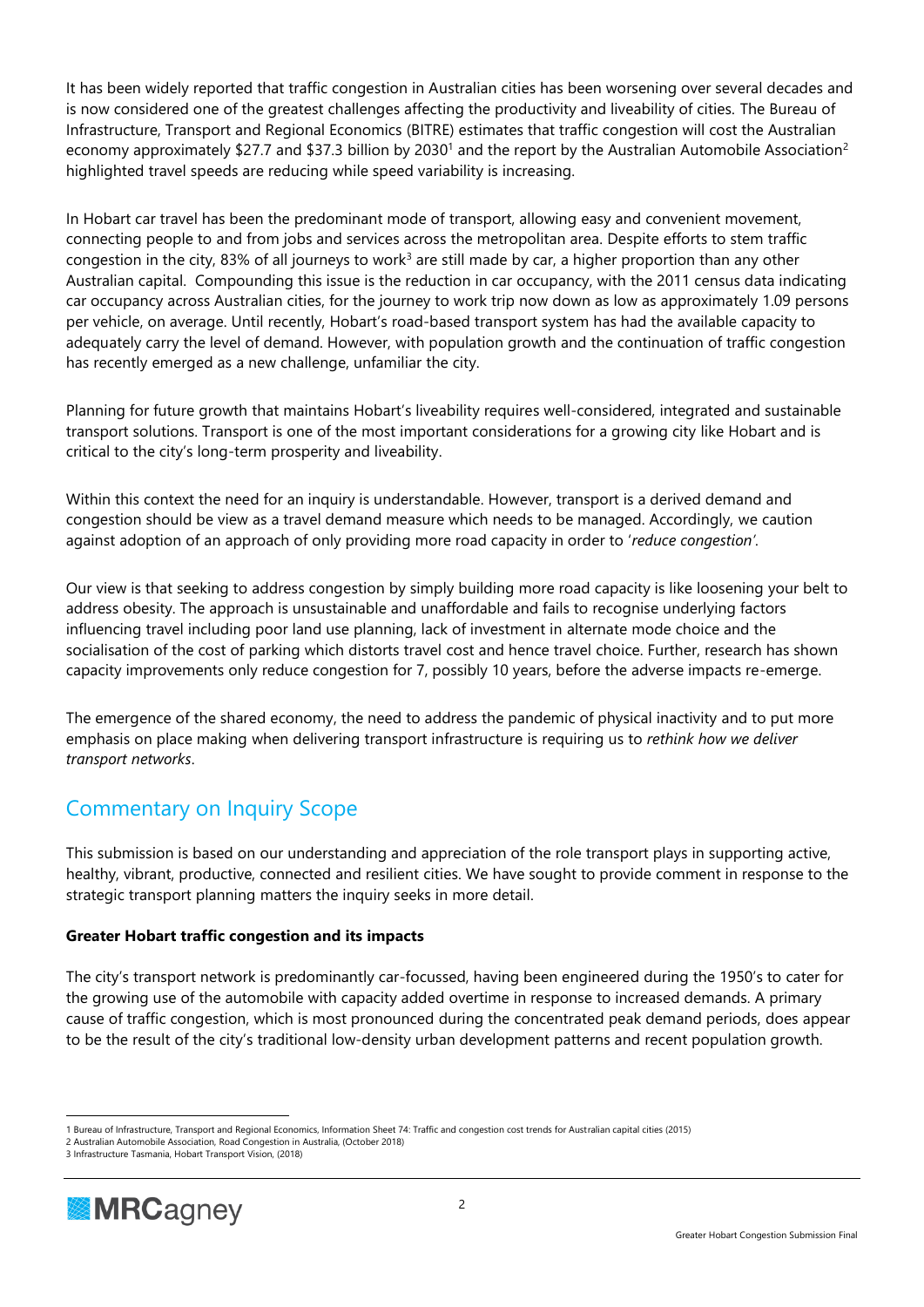The central business district (CBD) and surrounds attract a large volume of traffic particularly during the morning and afternoon peaks. Hobart's CBD relies upon three major arterial roads for access: Tasman Highway; Brooker Highway; and Southern Outlet. These arterials are connected via the Davey Street / Macquarie Street couplet, which is connected to various major collector roads along its length providing access into the city (including Sandy Bay Road, New Town Road, Campbell Street and Murray Street).

Over the last decade traffic volumes in Hobart have grown and the road network demand has grown to a point where traffic volumes are approaching network capacity at peak periods. There has been growing community concern regarding traffic congestion due to increased and variability in travel times. Whilst congestion is experienced throughout greater Hobart, the Hobart CBD is a focal point, with reduced travel speeds and times for those travelling on CBD roads.

Traffic surveys undertaken by government in 2016 reveal the origins of traffic movements through inner Hobart, which found that during the morning peak time more than three quarters of journeys that start in the east, north or south of Hobart, end in the city. Similarly, in the afternoon peak, more than two thirds of journeys that end in the east, north or south of Hobart, began in the city.<sup>4</sup> This shows that, predominantly, commuters from all regions in greater Hobart are travelling to and from inner Hobart.

City of Hobart's *Draft Transport Strategy 2018-2030* recognises the problem that peak hour weekday traffic congestion presents to the city's liveability and economy. It puts forward a suite of initiatives to address traffic congestion through a series of land use planning, transit planning, active travel and car parking management measures while acknowledging the essential coordination required between all tiers of government to deliver these important transport projects. These initiatives provide the correct approach to managing congestion.

Additionally, changes to the proportion of different age groups in a city's population growth has significant implications on the transport system. According to the *State of Australian Cities* report, it is anticipated that people aged over 65 years old will increase to 7.5 per cent in Hobart.<sup>5</sup> This generation of people will need to be provided with new transport options, different housing options and employment choices in order to secure Hobart's vibrancy into the future.





<sup>4</sup> Department of State Growth, Roads for our Future, Hobart Traffic Origin and Destination Report, (2017)

<sup>5</sup> Commonwealth of Australia, State of Australian Cities 2014-2015; Progress in Australian Regions (2015)\_

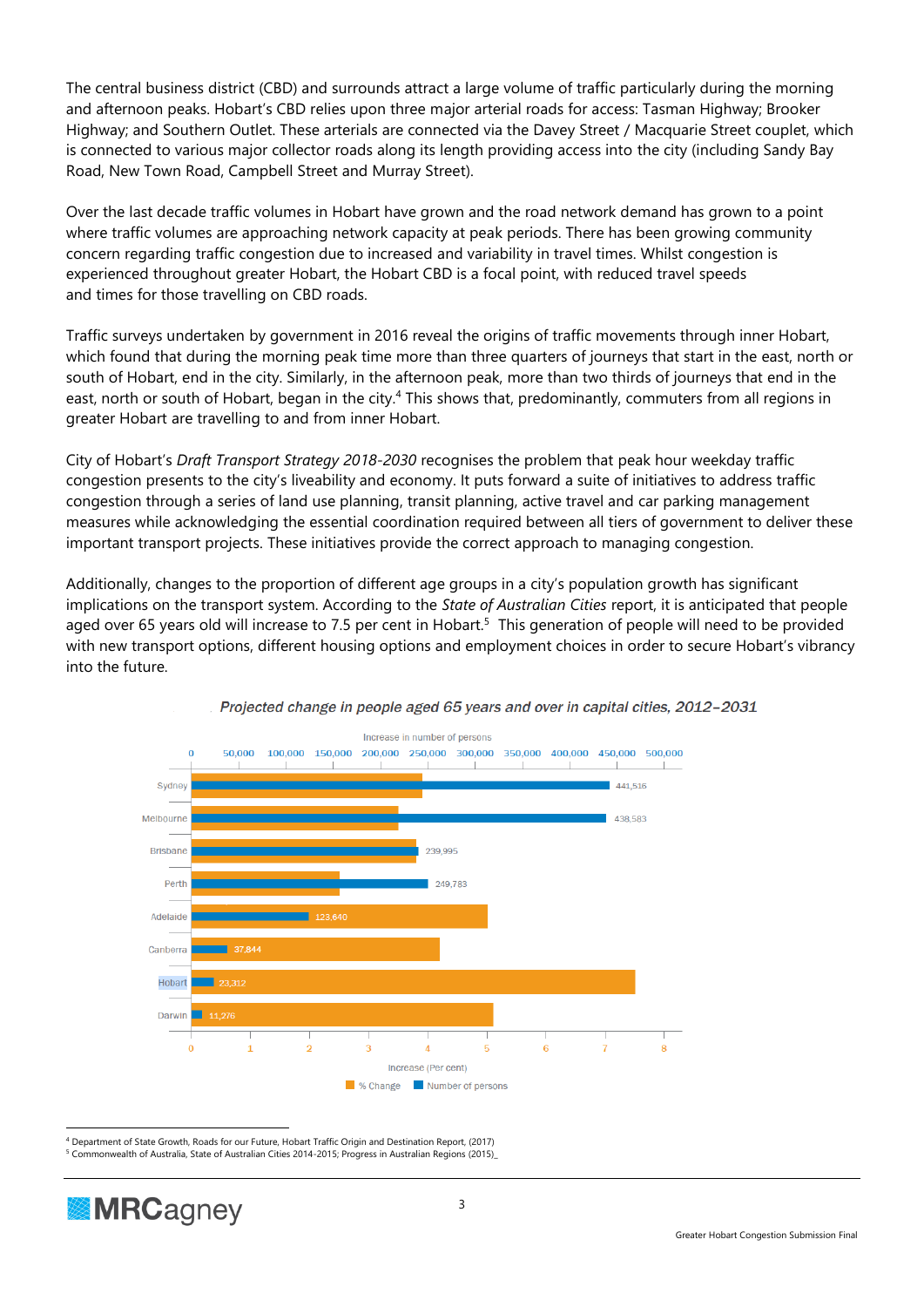# **Causes of congestion, including physical and topographical barriers**

There are many State and Council policy documents providing best-practice approaches for transport and land use planning and development aimed at congestion management. We have extracted the key points from these documents which we believe will assist inform the inquiry.

### **Traffic patterns, management and circulation that lead to congestion**

The *2016 Hobart Traffic Congestion Analysis* report details the high-level contributing factors to congestion:

- Increased traffic demands on the network as a result of the return of schools and University;
- Increased parking availability in Hobart, increasing traffic demands on the network within the city;
- Road works in various locations reducing capacity and/or reducing vehicle speeds in critical locations;
- Changed travel patterns in the network; and
- Changed land use patterns.

In addition to these, current traffic circulation patters (one-way streets) in the CBD further add to the congestion problems due to queuing times. In addition, encourages unsafe travel speeds as well as being unfriendly to people on bikes.

#### **Car parking management that drives congestion**

The City of Hobart *Draft Transport Strategy 2018-2030* recognises that cheap and abundant car parking encourages commuter traffic into the CBD. Our understanding of the current regulatory parking management practices used in Hobart include:

- On-site parking provision as part of individual developments based on arbitrary minimum parking requirements;
- In-lieu fees for parking short-falls; and
- Unlimited, time-limited, priced or un-priced on-street and off-street public parking.

# **Insufficient public transport network**

Public transport usage rates have fallen in Hobart over many years. The investment in large-scale highway infrastructure, while aiding private vehicle traffic, has also had an influence on the size of the city and patterns of suburban development, making high-frequency public transport provision in many parts of the city expensive to run for operators. Key issues with the existing public transport network include:

- Absence of operational heavy/light rail servicing the metropolitan area;
- Absence of public transport regular passenger ferry;
- Existing infrastructure, including the central city bus interchange is inadequate to accommodate existing and forecast demands;
- Limited rapid passenger transport (BRT);
- Limited out of peak services; and

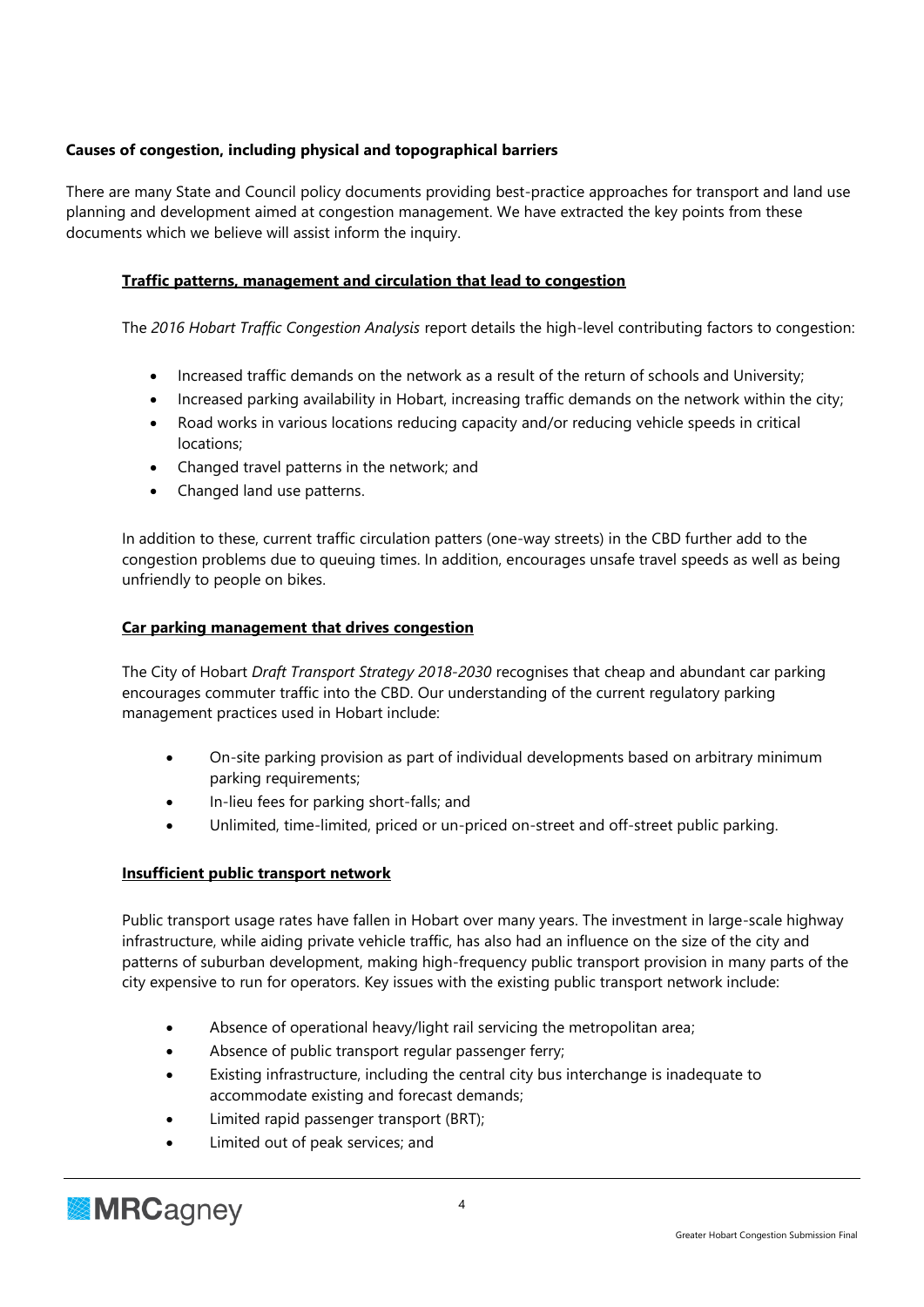• Issues associated with the coordination of investment and delivery of public transport assets between different authorities.

# **Insufficient cycling infrastructure**

Leading cities across the world recognise the value of providing for and encouraging cycling, as part of a range of transport options for people. Although still car dominant, Australian cities are slowly building better cycling networks to combat traffic congestion and provide safe and amenable facilities for growing cycling populations. For Hobart, while the city has larger mode split of cyclists as a proportion of population compared to other capitals (refer to chart on page 7 from BITRE), many people choose to drive rather than choosing other active modes of transport due to:

- Poor network connectivity; and
- Safety concerns.

#### **Need to improve Land use planning and policies**

Land use planning has a direct link to how successful Hobart's transport network can evolve in the future. Understanding the major hinderances to better land use and transport integration in Greater Hobart need to be further investigated to highlight the key risks in the context of the city's growth trajectory and understand locations that are poorly accessed. Causes of congestion from poor land-use planning are typically:

- Urban sprawl;
- Lack of a coherent transport network; and
- Access to public transport services.

# **Future initiatives to address traffic congestion**

In line with the identified causes of traffic congestion and consistent with established policy (City of Hobart's Draft Transport Strategy) MRCagney believe that the following initiatives should be further pursued and analysed as future initiatives to address traffic congestion in the Greater Hobart area:

#### **Improving traffic circulation**

Hobart requires a contemporary and holistic approach to the way traffic is managed through the city. Initiatives deriving from this task will be developed with the purpose of addressing traffic congestion and eliminating the impact to city amenity caused from traffic congestion in metropolitan Hobart.

Initiatives that could be further explored are:

- Reviewing one-way traffic circulation in central Hobart, including conducting scenario testing and modelling to consider options to introduce a two-way street network in parts of the city;
- Reintroducing two-way travel, in conjunction with people-oriented street designs, can help achieve a better environment for vulnerable street users (pedestrians and people on bikes) and ameliorate traffic congestion by rationalising traffic movements and distributing traffic more efficiently;
- Revising traffic circulation on Davey Street to develop interventions that would improve pedestrian amenity and active travel; and

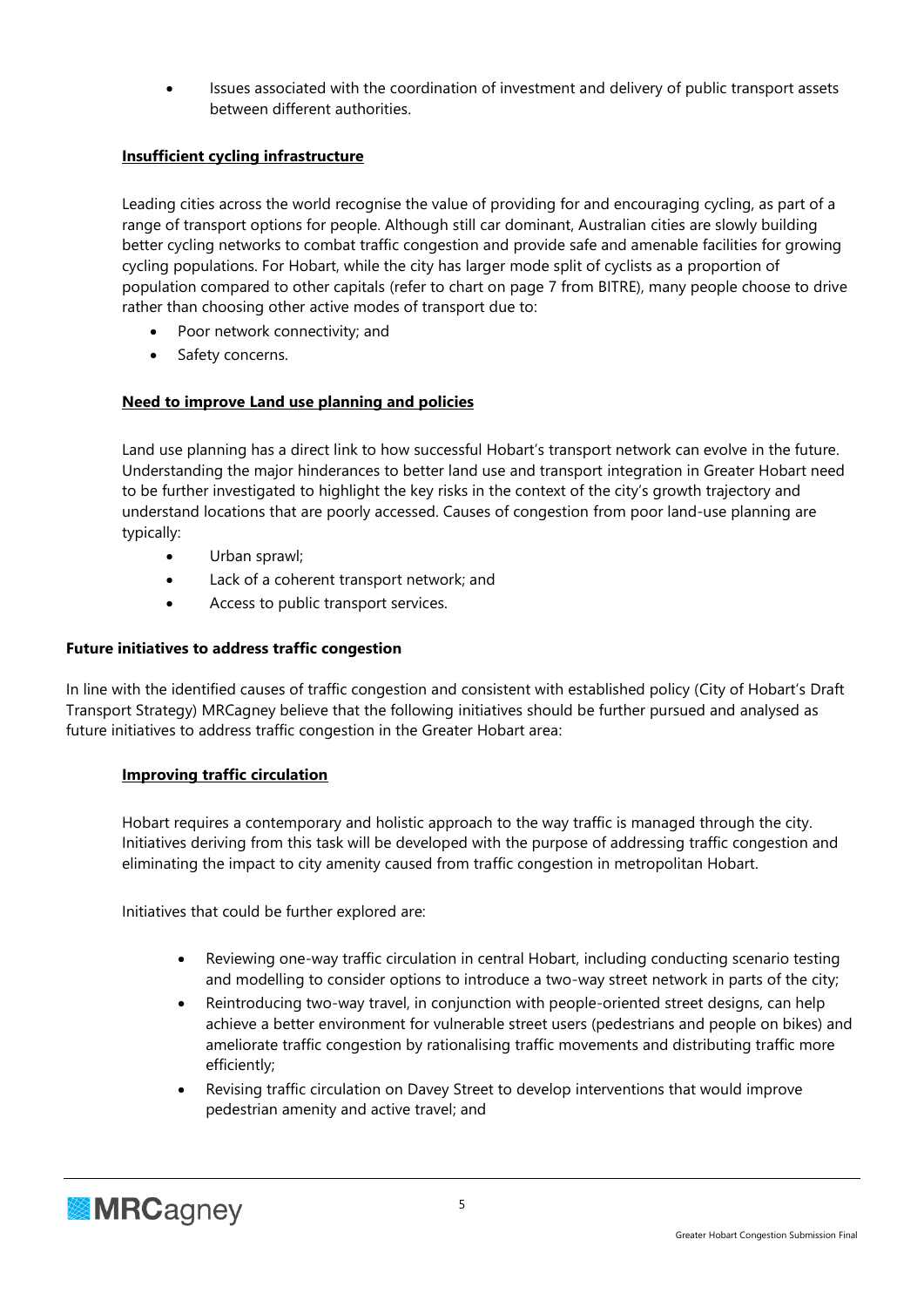• Developing a street design manual to outline the vision for the city's street network, including principles that underpin the design of liveable and multi-functional streets that serve the needs of all users.

#### **Demand responsive car parking management**

The MRCagney approach to parking management, consistent with our overall philosophy of mobilising communities for better cities emerges from an in depth understanding of:

- The economic, social and environmental impacts of current parking practices;
- The need for strategic parking reforms to be guided by a set of clear principles; and
- The importance of communicating the benefits of strategic parking reforms to different stakeholders.

We believe that parking management improvements must be tailored to specific local circumstances, as each situation has unique constraints and opportunities. For Hobart, we see an opportunity to conduct further analysis on the following parking management reforms, including:

- Developing a robust demanded management strategy for parking consistent with established policy to guide the future use and management of the City of Hobart's on street and off-street parking supply;
- Exploring opportunities to use technology including pricing signals to reduce peak hour traffic movements into and through the city centre, improve on-street parking payment systems and use of mobile apps to inform users of available parking;
- Developing a kerbside user hierarchy to provide direction regarding the allocation of kerbside space for different users (uber, loading zone, bus, disabled parking, metered parking)
- Investigating the issues and implications of introducing a city centre private car parking space levy as a demand management tool to kerb discourage commuter parking; and
- Reviewing the planning scheme standards for maximum and minimum parking provision in the central area of Hobart and conducting analysis to reform the parking rates and identify the most appropriate intervention (maximum parking rates or a reduced minimum).

#### **Improving the public transport network**

Public transport is critical to a growing city like Hobart and importantly links people to jobs and services in a sustainable and efficient way. Public transport is an enabler of social and economic activity and therefore should be prioritised as Hobart looks to plan for future growth.

As part of this submission, we see an opportunity to conduct further analysis on the following new and previously identified initiatives for Hobart relating to the city's public transport network:

- Undertaking business case development or feasibility testing of identified public transport infrastructure projects, network development or operations;
- Developing plans for short, medium- and longer-term improvements for passenger transport facilities in the centre of Hobart, including bus, ferry and light rail facilities;
- Providing guidance and developing tools to promote engagement and collaboration with Infrastructure Tasmania, the Department of State Growth and Metro Tasmania to fully

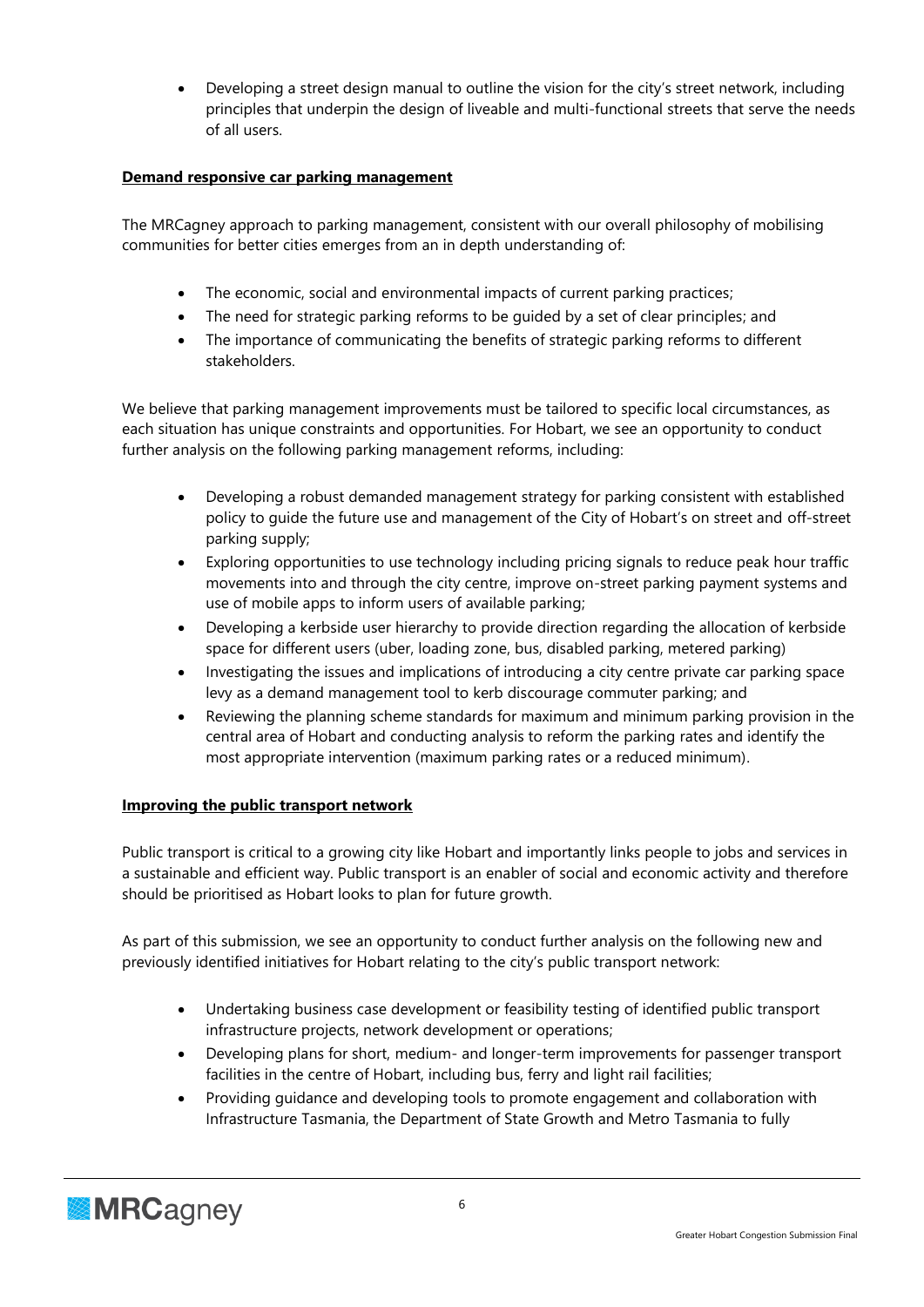understand the implications of the Hobart Transport Vision and public passenger transport in the Elizabeth Street midtown area and South Hobart;

- Understanding the impact of future technologies and the opportunities associated with Mobility as a Service (MaaS), autonomous vehicles and electric vehicles in the context of addressing traffic congestion in Hobart;
- Exploring opportunities for 'last mile' options can be provided by bus or bicycle services; and
- Identifying options to support bus infrastructure such as bus shelters, Bus Rapid Transit (BRT) lanes and real-time passenger information systems.

#### **Cycling & Walking strategies and infrastructure**

MRCagney believe there is an opportunity for active transport to play a greater role in resolving traffic congestion particularly in Hobart's CBD. The BITRE report for active transport by commuting mode, compares 2001 to 2011 data for Journey's to Work (see figure below). Significantly Hobart rates well in both walking and cycling and there is opportunity to reinvigorate and build capacity in these areas.



Source: BITRE (unpublished) analysis of Journey to Work (active transport).

Cycling can play a greater role in serving the needs of commuters to and from Hobart daily. MRCagney recommends an analysis that draw on examples from cities that enjoy strong participation in cycling as a mode split to identify effective and appropriate policy and infrastructure solutions for Hobart.

As a minimum, we would encourage:

- Using GIS analysis to rank areas within metropolitan Hobart most suited to investment in cycling infrastructure (criteria could include proximity to Hobart CBD, population density, suitable topography for cycling, high existing mode split etc);
- Developing a detailed bicycle plan that expands the contribution that cycling makes to the operation of the city and encourages an increase in the number of trips taken by bicycle;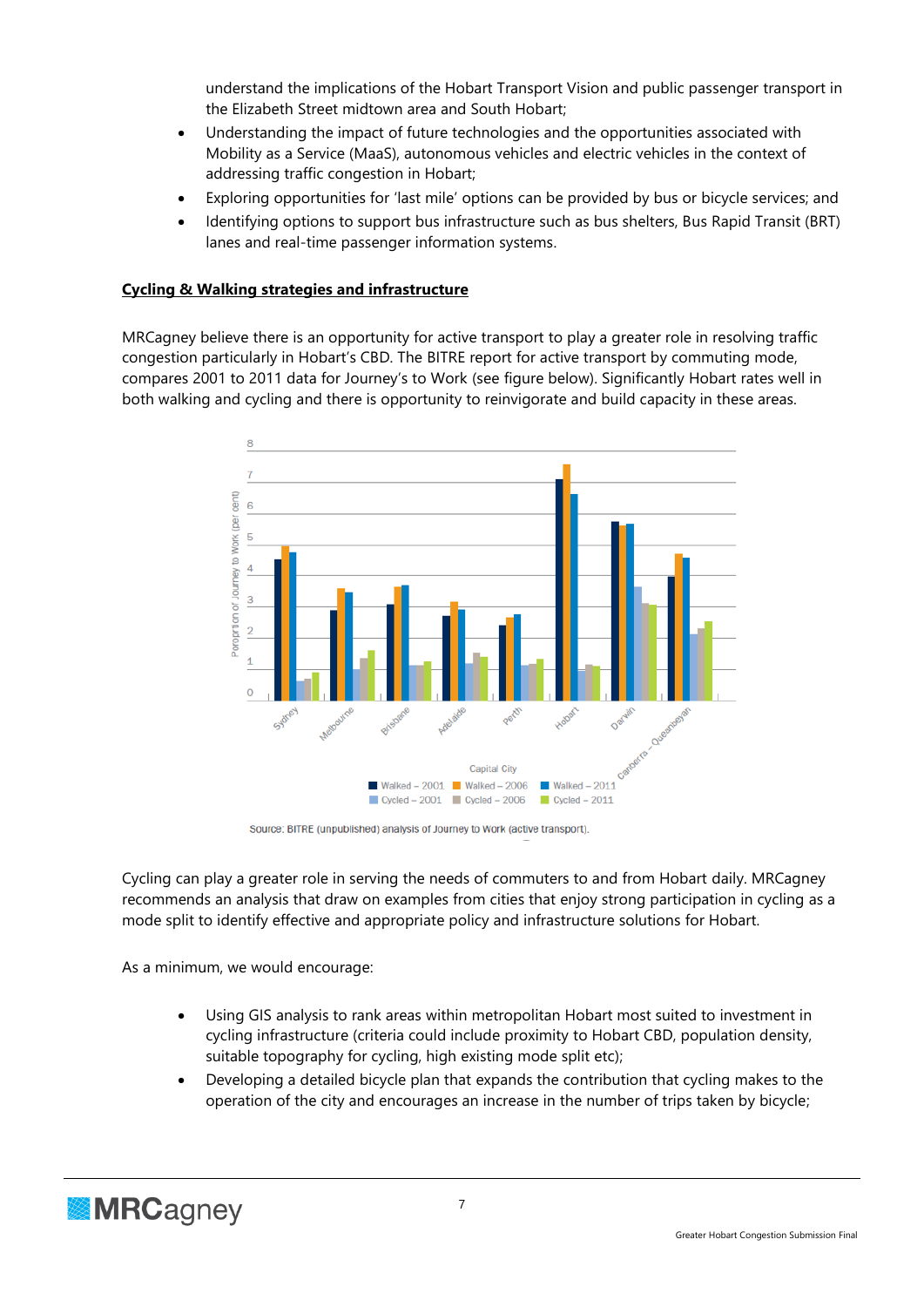- Identifying a new cycling network, with focus on introducing separated cycling infrastructure along key spines to boost participation in cycling for everyday needs, including commuting for work; and
- Undertaking a background paper to look at opportunities for a bike share scheme in Hobart and car share program in Hobart and in conjunction with UTAS.

Highly walkable environments, coupled with land-use planning, create cities that improve overall quality of life and economic prosperity.

MRCagney recommends that a detailed analysis be undertaken to review Greater Hobart's walkability. This would include addressing:

- Establishing a typology of street designs including 'streets as places', 'walking streets' and 'shared zones', and identifying locations for implementation of these improved street designs;
- Identifying locations for incremental space reallocation such as footpath widening around key public transport stations and kerb outstands at intersections;
- Understanding accessibility and connectivity due to topography of Greater Hobart and engaging with key stakeholder groups (e.g. residents, employees, walking groups and tourists) to understand barriers to walking in Greater Hobart; and
- Developing design guidelines to assess the safety and security of walking in Greater Hobart.

# **Future policies need to account for emerging mobility trends and services**

New and emerging technologies offer significant new opportunities for congestion management. There are several real-world concepts in the application of new technologies to achieve sustainable development, including managing transport and travel demand objectives.

These include:

- Making better use of network capacity;
- Variable road pricing;
- Peak/off peak transit pricing;
- Parking management and pricing;
- Real-time information;
- Dynamic way finding;
- Expanded modal choices enabled by technologies (shared services etc); and
- Mobility as a Service (MaaS) subscription packages which incentivise 'access' over ownership and encourage the use of passenger transport and discourage single-occupant private vehicle trips.

#### **Mobility as a Service (MaaS)**

Modal integration and network efficiencies are fundamental reasons for governments' interest, and involvement, in the development of MaaS ecosystems. There is a general agreement that government has an important role to facilitate the innovation and delivery of MaaS and ensure societal benefits ensue. A major part of this role is ensuring that there is regulatory and legislative support for MaaS delivery and customer safety/security. It is important to use the potential of MaaS to address environmental, social equity and wider economic issues and to avoid the situation where MaaS providers only concentrate on commercial outcomes and delivery of services in higher density and higher income areas.